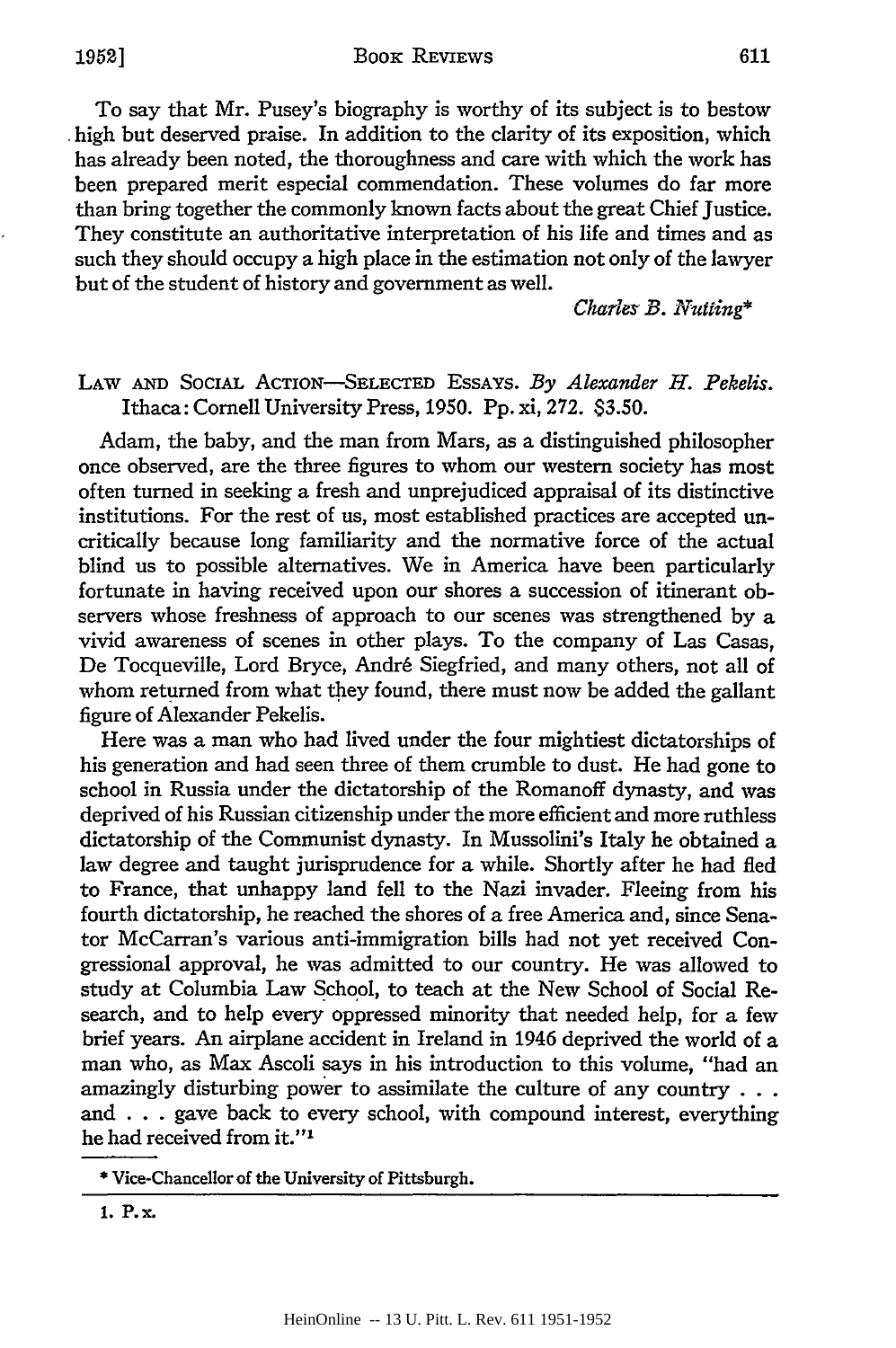Coming to American shores with the experience of four dictatorships, Pekelis found the key to our social and legal development in "the fundamental pluralistic traits of American society"-in the fact that "the United States is not a monolithic block, or a mere aggregate of individuals and not even a 'melting pot.' **" ' <sup>2</sup>**Government, for us, is not a system of commands emanating from a single sovereign. Rather, it is a loose constellation of national, state, and municipal authorities, within each of which several different agencies and even different legal systems (strict law, equity, and administration) compete for respect. And enveloping these "official" governments are a host of voluntary organizations exercising, in a variety of fields, the powers of "private governments."

In the realm of choice among these various authorities, Pekelis finds the essence of American freedom. And this freedom is implemented when people assert their rights not merely as atomic individuals, but as members of the many overlapping independent organized groups that constitute our society. If these groups should be destroyed or deprived of their strength, each of us would be helpless against an omnipotent state. In his program of action for the Commission on Law and Social Action of the American Jewish Congress-which might have been a program of action for the National Association for the Advancement of Colored People or the Association on American Indian Affairs or the Japanese-American Citizens League or any one of a hundred other groups dedicated to the protection of minority rights-Pekelis sums up his pluralistic political philosophy:

"The Jewish cause in the United States thus depends on the traditional American aversion to a leveling centralized government and to the compulsory uniformity of all members of a society. It partakes of all the difficulties and complexities inherent in a pluralistic conception of society and—which may be but another way of putting it—a pluralistic conception of human personality. . **.** . It claims our right to be, at the same time, loyal, devoted, and selfless members of a great variety of overlapping groups-American citizens and citizens of the world; American Jews and members of a world Jewish community; citizens of a state and citizens of a village; members of a political party and members of a religious association. This is a right unthinkable in a simplified, monolithic society, a right dreaded **by** all kinds of totalitarian tyrants but truly inestimable to free men. . . . "<sup>3</sup>

Pekelis, of course, is not the first visitor to be struck **by** the fragmentation of social and political power in our land, **by** the rivalries of federal, state, and municipal governments, **by** the conflicts inherent in our "separation of powers," and **by** the traditional American distrust of all government and all laws, which reflects itself not only in our journalism and public opinion

**<sup>2.</sup> P. 223.**

**<sup>3.</sup> P. 224.**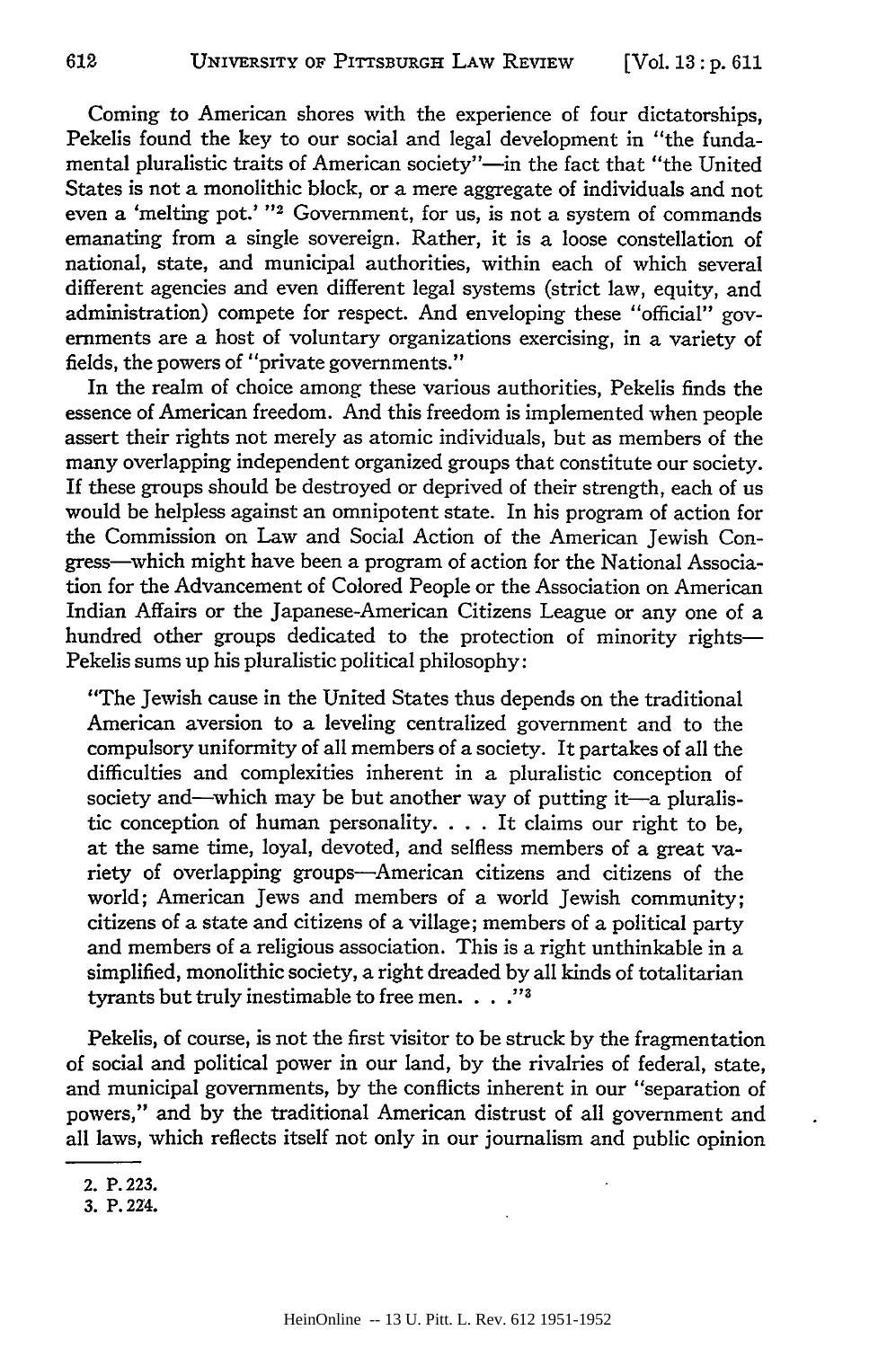but also in our extraordinarily high crime rate. But while other foreign observers have seen only inefficiency, anarchy, or youthful rebellion in these patterns-Shaw called our constitution a "conspiracy against government"-Pekelis has had the wisdom to see the connection between this disorganization of governmental power and the high degree of freedom that Americans enjoy (even in times of panic and hysteria). Where else in the world would a government issue a special commemorative stamp, as the United States has recently done, to honor at their final encampment those old men who as boys took up arms to destroy that government by force and violence?

Because he is keenly aware that the living law is more than a series of Congressional commands, Pekelis is able to supply American liberals with guides for action in the many situations where Congressional action is either impossible or ineffective. His essay on *The Dormant Power of American Cities* calls attention to the great range of municipal powers that can be brought to bear upon social problems long before national opinion has crystallized to a point where a national solution is feasible. It is noteworthy that within a few years the drive which Pekelis inaugurated for municipal legislation on unfair employment practices was successful in a large number of American cities.

Recognizing that American courts are as much law-making bodies as are legislatures, Pekelis offers a series of acute observations on the process of law reform through test cases. But these observations are not dispassionate. They carry the fire of prophecy as well as the skill of a first-rate lawyer probing the soft points in the enemy's legal armor. Many of the test cases that these essays discuss in the future tense have been carried through to victory in the few, brief years that have passed since the writing of these essays. Because of these essays, or because of the inspiration which Pekelis gave to fellow-workers, or because of the briefs from which some of these essays have been excerpted, racial intolerance has suffered a series of significant defeats in an otherwise conservative Supreme Court. The author's demonstration of the essentially governmental character of political parties, state universities, real estate associations, and other so-called private organizations lays the foundation for an increasing application of constitutional safeguards to situations where such organizations seek to impose an inferior status upon any race or creed.

The fact that many of the prophecies with which this volume abounds have been translated into reality does not rob the book of interest. Rather it emphasizes the importance of the insights and the techniques with which Pekelis operates and their potential applicability to new legal problems. The basic approach is best put in his own words:

"Most people in areas of impairment of civil liberties do not know how to ask for their rights."4

**4. P. 183.**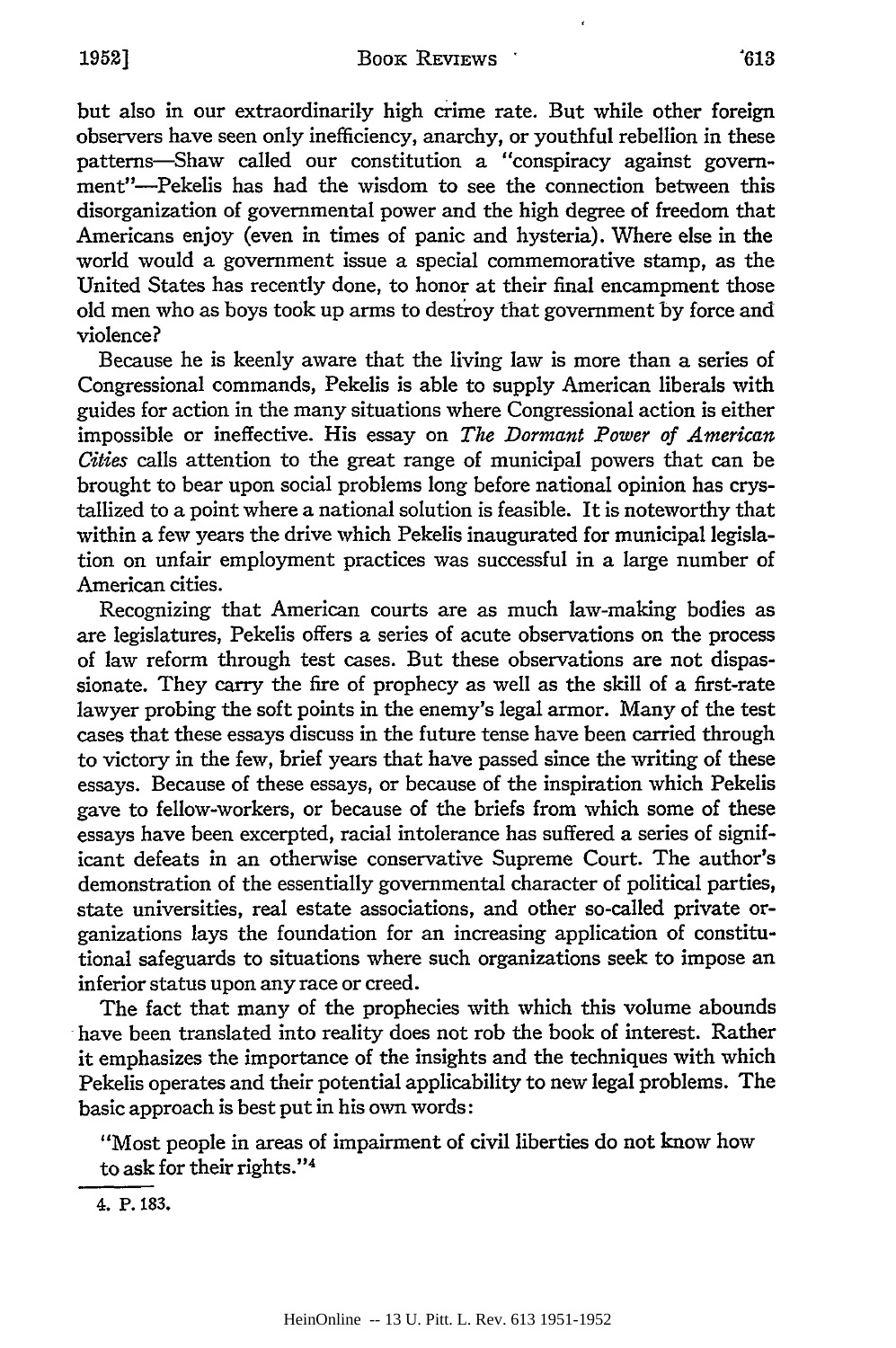"Assertion must precede recognition **.** . . awareness and assertion of rights can become the condition of their existence. Secrecy and deviousness are incompatible with assertion." <sup>5</sup>

"But recognition does not always follow assertion, and almost never does so *at once.* If minorities want to conquer the right to collective action they must be ready for financial and physical sacrifices-and for setbacks and defeats. No change can be accomplished with a previous license, and no revolution, however peaceful, with a declaratory judgment obtained in advance."<sup>6</sup>

"On the other hand, short-range defeats are often long-range victories. The defeat of a righteous cause in a court often becomes an impelling argument for legislative or social change and results in a political victory." 7

Underlying this willingness to risk short-range defeats there runs an echo of the faith of the old Hebrew prophets:

"We believe that the fate of the oppressed and persecuted, of those who suffer and have no other hope than justice, is preferable to the fate of the oppressors and persecutors and of those who are continuously tempted by might and power to forsake right and justice."'

The political pluralism of Pekelis has profound significance for jurisprudence as well as for practical programs of law-reform. In the historic competition between courts of law and courts of equity, which has so much in common with the inter-departmental rivalries of Washington today, Pekelis finds an important key to Anglo-American freedom. No agency, no magistrate, is indispensable; heads or jurisdictions may be cut off whenever they become intolerable. In the end, the choices among competing purveyors of government are made by the consumers of that ineffable commodity. And if the jury system, as Pekelis (following De Tocqueville) observes, has not proved to be the most infallible method of law-execution, it has at least turned out to be the most effective method of public legal education yet tried.' It may be, however, that the jury system is important to us only because our jurymen have enough disrespect for courts to form their own judgments in disregard of the instructions or ill-concealed wishes of the man in the robe. Certainly, in most other countries, as Pekelis observes, where guaranties of jury trial appear in statutes or constitutions, these guaranties are commonly disregarded in practice. In some Latin-American states, for example, where the right to jury trial is proclaimed in the constitution, the authorities have never drawn up a list of jurors. And,

**7.** *Ibid.*

**9. P.65.**

**<sup>5.</sup>** P. **191.**

**<sup>6.</sup>** P. **192.**

**<sup>8.</sup> P. 219.**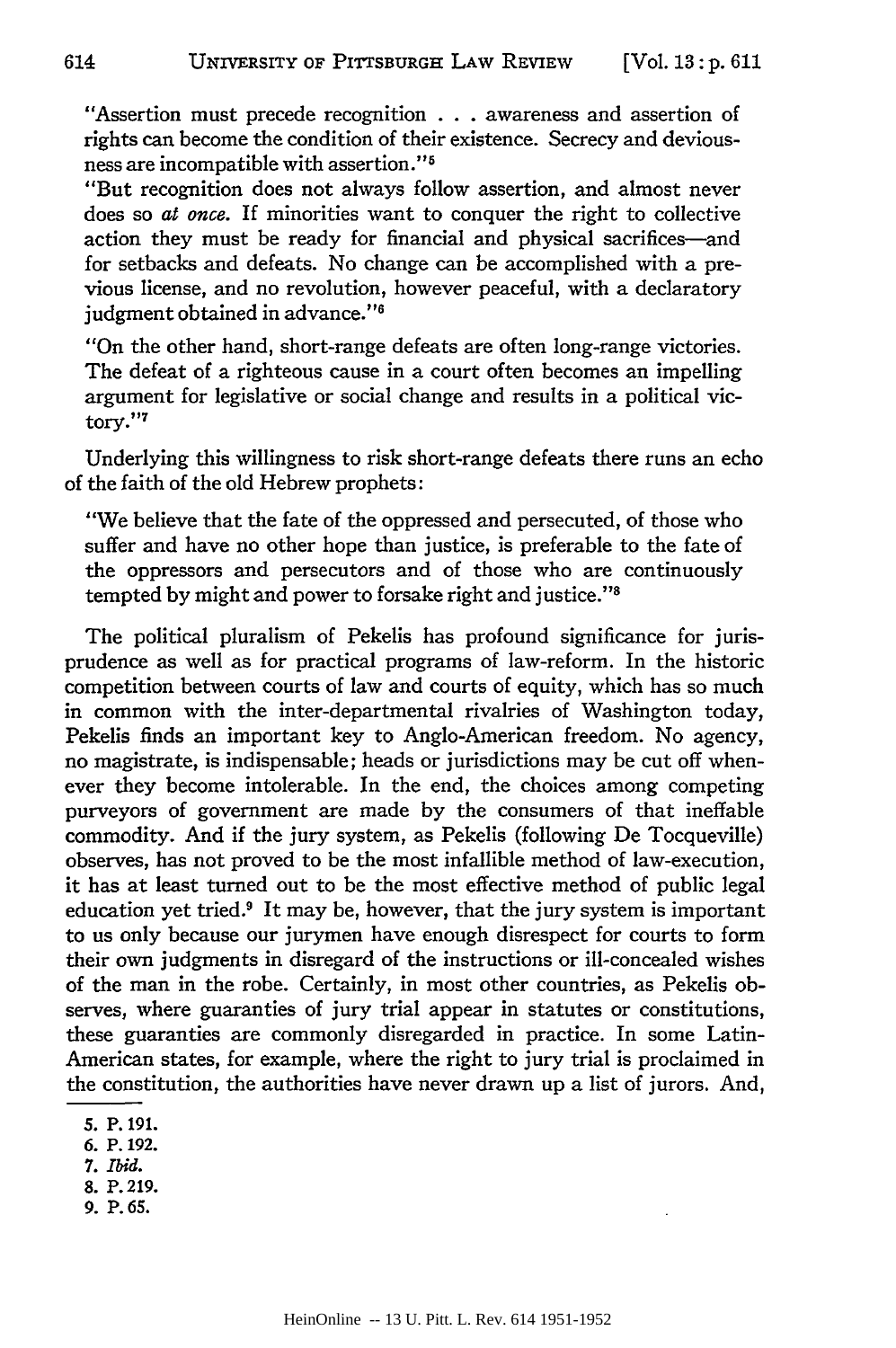when jury trial was abolished by government decree in Germany in 1924, nobody apparently raised an objection. Juries, local draft boards, and local school boards, are part of the pluralist pattern. And it is because political authority is so widely decentralized, Pekelis thinks, that it is possible to have large areas of discretion scattered about without running into a monolithic dictatorship or the "intolerable paternalism" of a "tyrannic government by experts."<sup>10</sup>

Although its advocates and its critics have traditionally regarded administrative law as a foreign importation, Pekelis makes a very persuasive case for the proposition that American administrative agencies are far more important than their Continental counterparts and more deeply rooted in the soil of judicial practice. At least since the rise of equity, we are told, Anglo-American courts have exercised much broader discretion (e.g., in deciding when care is "reasonable" or when a contract is "contrary to public policy") and a great deal more power (e.g., in forcing a defendant to pay a judgment, through "supplementary proceedings") than is exercised by Continental courts. Consequently, when commissions decide whether trade practices are "fair" or "reasonable" and issue "cease and desist" orders, they are behaving in ways characteristic of Anglo-American courts, and the use of such agencies must be viewed not as a departure from judicial practice but rather as a form of judicial specialization.

Because our courts are so much more important in the law-shaping and administrative process than Continental courts, Pekelis thinks that we need to outgrow the tradition that arguments about the social desirability of legislation should be addressed only to legislatures. In his essay on *A Jurisprudence of Welfare,* probably the most important essay of the volume, Pekelis makes an eloquent plea for a more conscious appreciation of the social considerations which enter into every judicial decision and which divide or multiply the force of every lawyer's argument.

A central need of modern education, he insists, is "to narrow the appalling chasm between those who, in schools and research centers, study our community and those who, in legislative committees and courts, shape its life."<sup>11</sup> The usual arguments against judicial consideration of social policy are dissected with devastating results. Now and then one wishes that Pekelis would recognize that most of what he is urging has been said before by Bentham, Holmes, M. R. Cohen, and some of their followers. But this is forgivable in a writer who is unwilling to limit himself to a legal audience. Indeed Pekelis is modest enough to insist that the "jurisprudence of welfare" which he urges "is no answer to the problems of our time  $\ldots$  but rather a mode of inquiry."<sup>12</sup> And with that conclusion few of the Benthamites or realists whom he dismisses rather cavalierly would want to quarrel.

<sup>10.</sup> P. 17. 11. P. 14.

<sup>12.</sup> P. 40.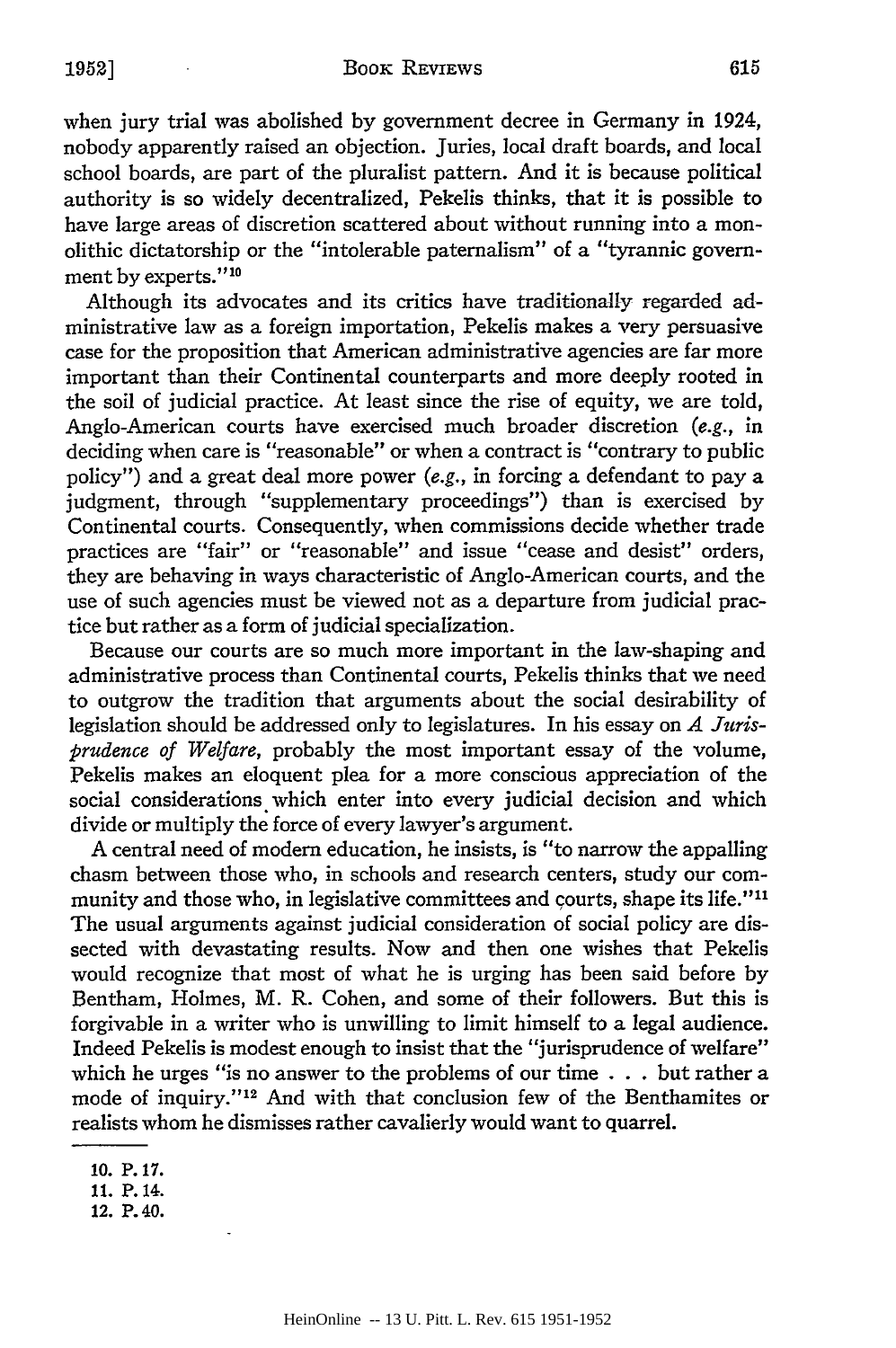As an ex-editor of the Columbia Law Review, Pekelis would be the first to admit that these essays do not come up to usual law review standards of scholarship: viz., less than **5%** of the acreage covered by these pages is devoted to footnotes. But if scholarship includes the ability to see beyond the years and the even rarer ability to see through the academic walls that separate one department of knowledge from another and all of them from the arena of social struggle, then this volume deserves to be considered a brilliant contribution to legal scholarship.

What Pekelis has to say is said with a verve and richness that is rare in legal exposition. His writing is two-dimensional, not in the mechanical sense in which most law review articles and all law review case notes are two-dimensional, leaving the reader in doubt at each numbered cross-road whether to read ahead horizontally or to descend vertically, but in the very real sense that each of his sentences points not only to preceding and succeeding sentences in a linear argument but to something outside and unsaid. The richest sentences of these essays carry echoes of what has been said somewhere else in other contexts, and the suggested analogy, parallel, or contrast adds to our understanding.

"Concrete cases cannot be decided by general propositions-nor without them."<sup>13</sup>

"Inertia . . . is a good servant and a bad master. Sky-scrapers cannot be built without inertia-or by it alone."<sup>14</sup>

"Jurisprudence of welfare is thus no lawyer's farewell to arms. It is one thing to recognize that law is too serious a business to be left to lawyers, and that even if there are legal problems there are no strictly legal answers to them. It is quite another to pretend to solve problems by saying: 'It's simple; it is somebody else's business.' **"16**

"Law without a knowledge of society is blind; sociology without a knowledge of law, powerless."<sup>16</sup>

What grips the mind in these and a hundred other flashes of insight is no facile exaggeration but a deep sense of polarities and of balance. The rhythm of the author's thought has a contagious quality. It leads the reader, again and again, to stop reading and to think for himself, to go beyond the immediate argument to seminal insights that illuminate fields the author never knew.

The legal reader will regret that antipathy to footnotes was carried to the point of omitting not only the citations for most quotations but even the times and places at which several of the essays first appeared. But most

- **15.** P. 40.
- **16.** P. **257.**

**<sup>13.</sup>** P. 20.

<sup>14.</sup> P. 22.